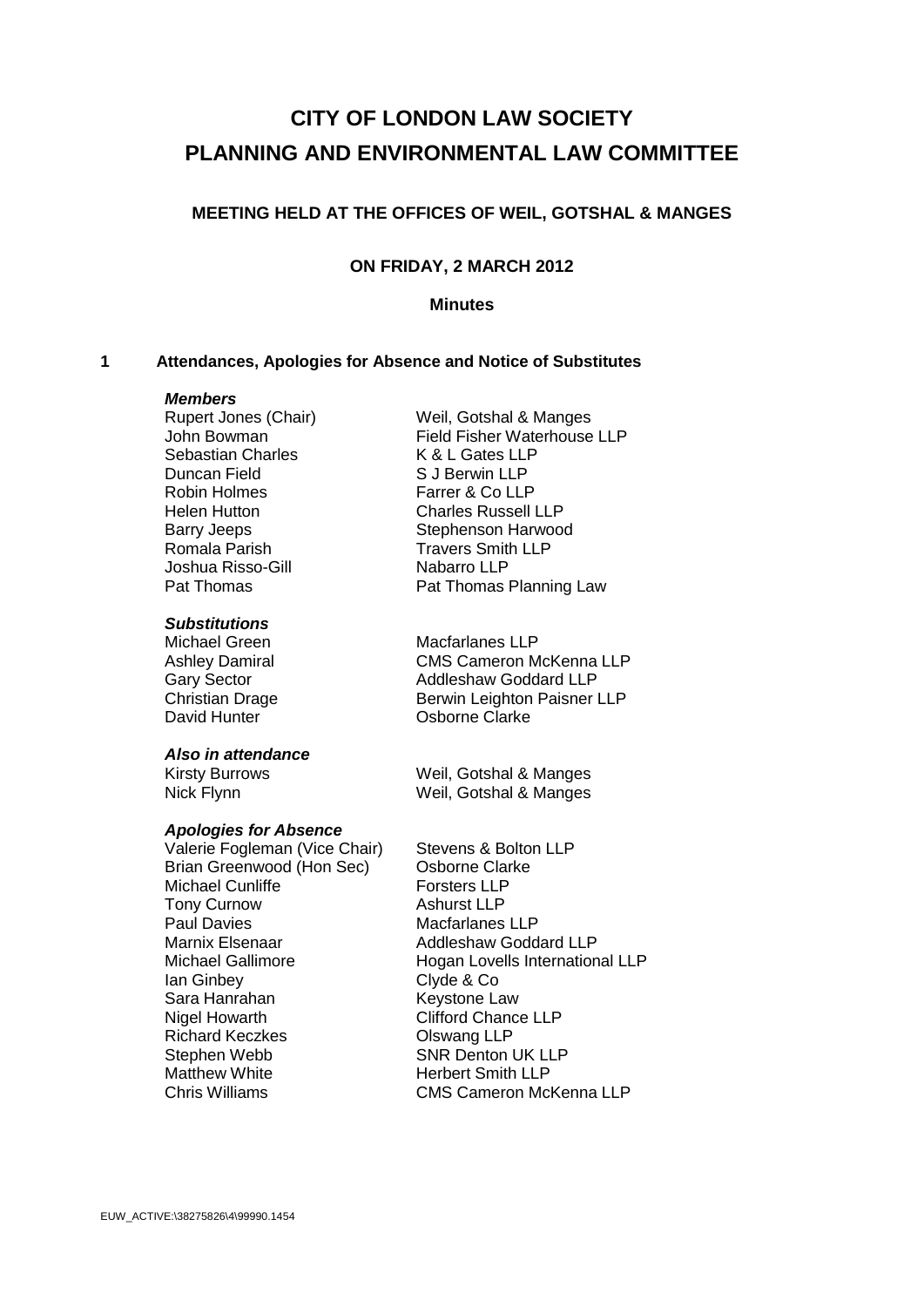# **2 Minutes of Last Meeting**

The Chairman noted that the Secretary had circulated the minutes of the previous meeting twice, due to various amendments. The Chairman reported a mistake in the minutes at para 8.1, namely, that Sara Hanrahan did not volunteer to lead a response on "What Can a Mayor do for your City?". Subject to this amendment the minutes were approved.

# **3 Matters arising**

There were no matters arising from the minutes that were not on the agenda for the meeting.

# **4 Chairman's Report**

The Chairman noted that any livery members present had until 14 March to apply for tickets for the Livery Dinner. The Chairman noted that there would be significant attendees such as the Lord Mayor.

# **5 Working with the Least Developed Countries (LDCs) in the United Nations Framework Convention on Climate Change (UNFCCC) process – a report by Nick Flynn**

The Chairman introduced Nick Flynn to the meeting. Nick Flynn is an associate at Weil, Gotshal & Manges specialising in environmental law. He thanked the Chair for the invitation to the meeting and the opportunity to present on his working with the Least Developed Countries (LDCs) in the United Nations Framework Convention on Climate Change (UNFCC) process.

Nick explained he had recently visited conferences and workshops in Bangladesh and Durban as part of the Legal Response Initiative (LRI), a network created to provide free legal support to LDCs and other vulnerable countries in the UNFCC process.

Nick noted that 2012 was a key year in respect of climate change because a new process has been initiated for agreeing a comprehensive climate change treaty by 2015. The LDCs support an outcome from this process which will be a legally binding international law regime applicable to all with Kyoto style architecture and obligations.

The alternative of a "bottom-up" regime of national states setting their own voluntary targets of compliance is unlikely to protect LDCs from the effects of climate change and the LRI addresses a capacity gap that would otherwise hinder their ability to engage in the lawful process.

Nick invited members of the Committee to the LRI event at Simmons & Simmons on the evening of 22 March. He circulated an email invitation to members after the meeting.

#### **6 The Localism Act**

#### *General*

There was a general discussion about intelligence of when the legislation would be brought into effect, including timing on the consultation papers in respect of the supporting guidance.

#### *CPSE new enquiry re s124*

The Chairman reported that he had raised with PLC Property the possibility of an enquiry concerning deliberate concealment which may act to reopen time limits. The Chairman had emailed the wording proposed by PLC to members prior to the meeting and, following a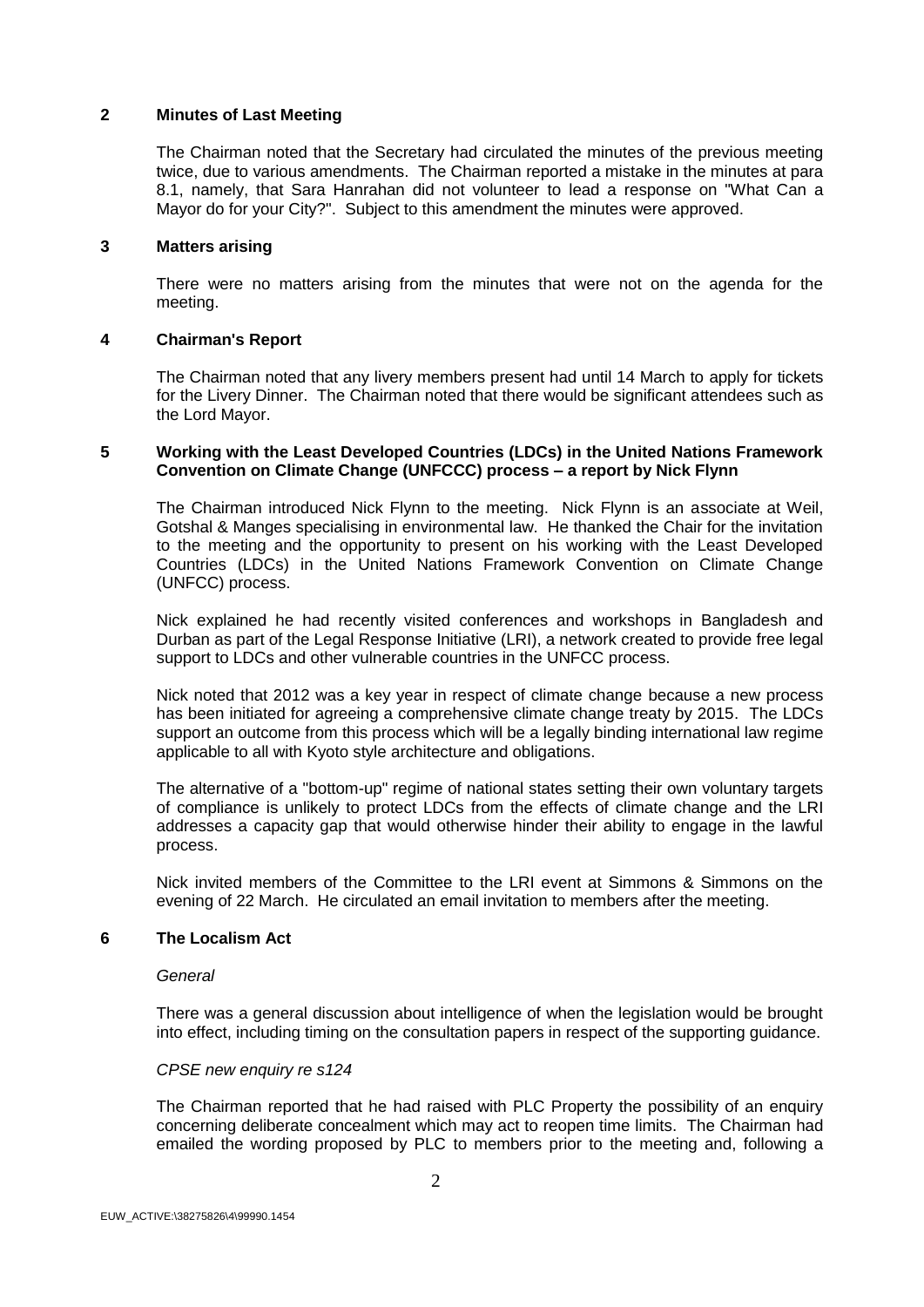discussion; the Committee concluded that the Chairman should inform PLC Property that we agreed with such wording.

Members of the Committee suggested additional enquiries to deal with the CIL and CRC compliance. The Chairman undertook to pass these suggestions on to PLC Property.

#### **7 Contaminated Land: new regulations and statutory guidance**

The Chairman noted that Valerie Fogleman was unable to attend the meeting to express her comments. The Chairman reminded the Committee that it had responded to the underlying consultation and that some commentators had suggested that the revisions would not assist nor achieve very much in practice. The Committee agreed that it would maintain a watching brief over the impact of these changes.

It was noted that Andrew Wiseman was attempting to arrange a meeting with Defra and various eminent environmental lawyers to discuss the changes.

# **8 Responses to Consultation and other papers**

The Chairman reported that the Committee had responded to the consultations on the CIL draft regulations and also to the Green Deal. Copies of the responses were on the website. The Chairman thanked those who had been involved with working groups on those responses and, in particular, on the Green Deal, Charlotte Cook at Macfarlanes and Ben Stansfield at Clifford Chance.

# **9 Open Consultations and other papers**

The Chairman led a discussion on the current open consultations, in light of which, it was decided that the Committee would not be submitting responses to those consultations.

# **10 Rights of Light**

The Chairman reported that he had attended a PLC Property seminar on Rights of Light which he considered to be too pro developer (Helen Hutton had also attended). He noted he had circulated his response to PLC Property to members of the Committee.

Members of the Committee agreed with the Chairman's suggestion that a statutory regime such as that for party wall awards may be appropriate.

The Chairman reminded members that Tony Curnow and Claire Fallows had agreed to be representatives from the Committee on rights of light initiative which the Land Law Committee is undertaking. It is hoped that Tony will have something to report at the next meeting of this Committee.

#### **11 Social Event**

It was noted that the offices of Charles Russell would have capacity to hold a social event including canapés and wine. It was agreed availability during May and June on a Thursday evening would be investigated.

# **12 Date and Venue of Next Meeting**

The Committee agreed the next meeting shall be: